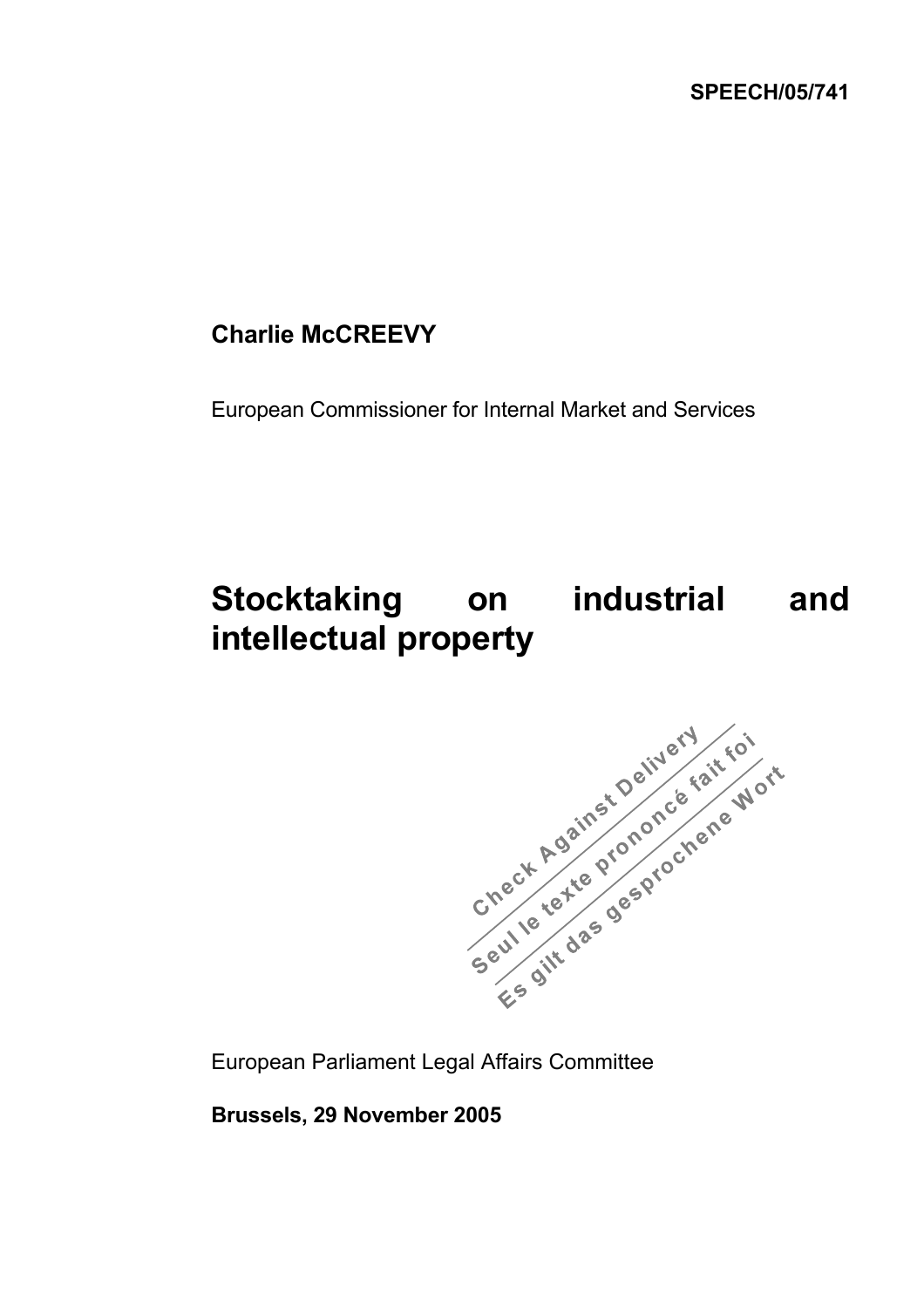Mr Chairman, Members of the Committee,

It is a pleasure for me to be here today before the Legal Affairs Committee. Some time has elapsed since my last visit and it is certainly time to revisit together a few issues of common interest.

A number of Members expressed an interest in how we should move forward on intellectual and industrial property related issues, I will start with that. I will also say a few words on ongoing activities in the company law field.

## **Intellectual and industrial property**

A good patent system benefits innovation. A bad one can be very prejudicial. Good intellectual property rules are essential: they stimulate and reward innovation, lead to the successful development of new products and processes and thus generate growth and new jobs. It should come as no surprise therefore that industrial property has been identified as one of the seven cross-sectoral policy initiatives for Industrial policy. We need to improve the framework conditions for industry. This includes an effective IPR system.

Intellectual property as such - invention, ingenuity know-how, creativity, call it what you will - is the driver for developing new products and services. It remains one of Europe's key competitive advantages in the global economy. Intellectual property protection rewards and stimulates innovation but we need to be sure that we frame our rules carefully: over-protection does nothing to boost our competitiveness. If we get the legal framework wrong we even run the risk of discouraging investment or distorting competition and we may lose public support and understanding – a crucial element in the fight against piracy and counterfeiting.

What does business want? In my view it wants: clear substantive rules, ideally agreed at a pan-European, or even a global level; access to simple inexpensive procedures for obtaining IPR rights; and reliable, predictable and inexpensive remedies when disputes arise.

How has Europe met this challenge? In the area of industrial property, it's instructive to compare progress on trade marks, industrial designs and patents. The Community Trade Mark has been in existence for 10 years now. Its success has exceeded all predictions. So far over half a million Community Trade Marks have been registered and last month the Commission was able to reduce the fees payable for registration and renewal with savings for businesses operating in the single market of between €37 and €40 million a year. The Trade Mark's success is, I venture to suggest, proof that Community IPR titles can meet the needs of business, especially when supported by an efficient organisation for processing applications. More remains to be done of course (for example in relation to the time taken to rule on appeals) but we can be proud of progress so far.

Secondly, we also have the system for the protection of designs which became operational in 2003. It is modelled on the Community Trade Mark and provides for acquisition of protection with effect for the whole of Europe. This system is also a success. Community business has embraced the new system: since 1 April 2003, the Office in Alicante has registered and published over 130 000 designs in total.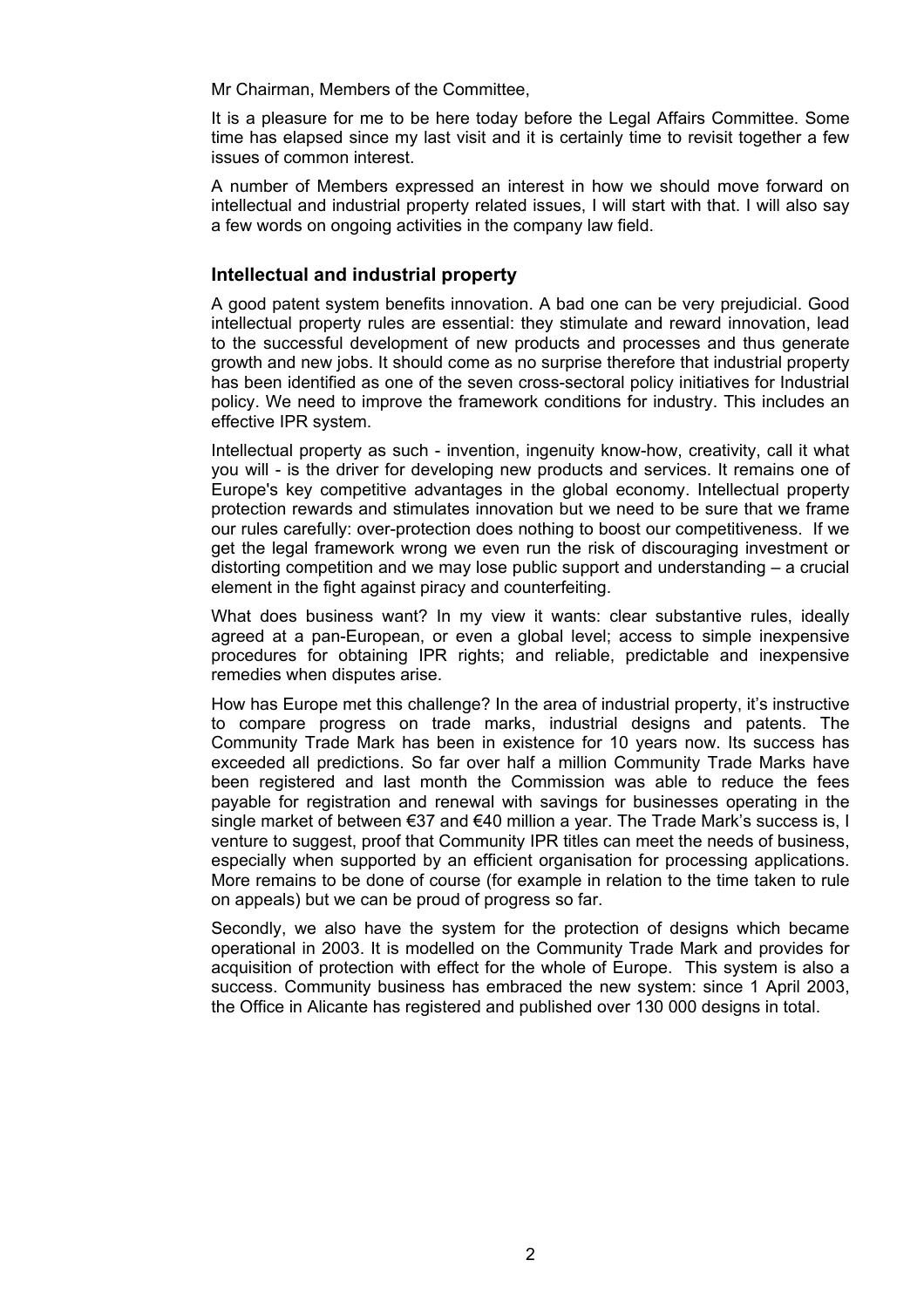Turning to patents, the situation is, unfortunately, very different. The Community has made only two forays into the field of harmonisation of the substantive rules governing patentability, both in sectors crucial to the competitiveness of European industry. The biotechnology directive adopted in1998, was agreed after long and difficult discussions in Parliament and Council.

It is perhaps symptomatic of the complexity of this area of technology and the emotions it arouses that three Member States have still not fully transposed the Directive, five years after the due date.

The debate surrounding the proposal on computer implemented inventions had one incontrovertible benefit: it interested a great many people in IPR and demonstrated that this is not a dry and dull subject for fusty lawyers. But it also showed the degree of misunderstanding which attaches to this area of law.

We need to do better in explaining why patent protection may be needed and the benefits it may have. Of course, we need to take account of the internet-driven debate on the so-called 'economic enclosure' of knowledge. We need to ensure that future debates take place on the basis of empirical data and sound analysis of the possible consequences of changes in the current rules. That is why my services have commissioned a study on the value of patents.

One proposal which clearly meets business demands for reducing the costs of IPR protection and provides legal security is the Community Patent proposal: it is central to achieving the aims of our revised Lisbon Strategy. Nonetheless, 5 years have now passed since the Commission presented its proposals for a Community patent to the Council and the Parliament, and there is still no agreement. The reason for this delay lies in entrenched postures resulting in an unwillingness to put the long term economic interests of all of European industry ahead of short-sighted national concerns. This single, pan-European patent would be an attractive alternative option for users of patent systems in Europe.

There is a danger that the debate on the Community Patent will parallel the play "Waiting for Godot". Lots of clever discussion but Compat, like Godot, the main character, never shows up. During my mandate I am willing to make one determined effort to ensure the adoption of the Community Patent. However, I do not want to be in the situation, four years from now, when I am handing this portfolio over to my successor, to be telling him or her that I am still waiting for the Community Patent.

We owe it to industry, investors, researchers, to have an effective patent regime in the EU. Unless we can find agreement soon on the Community Patent, this is not going to happen.

I do not see the circumstances arising in the next few months that will create the conditions for the one determined effort I envisage. Accordingly, I would like to use the next three months to launch and engage in a dialogue to determine what might usefully be done to provide Europe with a sound IPR framework. As well as continuing to strive for the Community Patent an issue to be considered is the existing framework of the European Patent Office, especially the litigation arrangements. I would like to hear what stakeholders think of this idea.

I know that some of you have suggested a third way: the harmonisation of national patent rules. Of course, at this stage, all avenues should be explored. But before going up this avenue, we would need to be sure of the added value, so I intend also to seek views on this suggestion.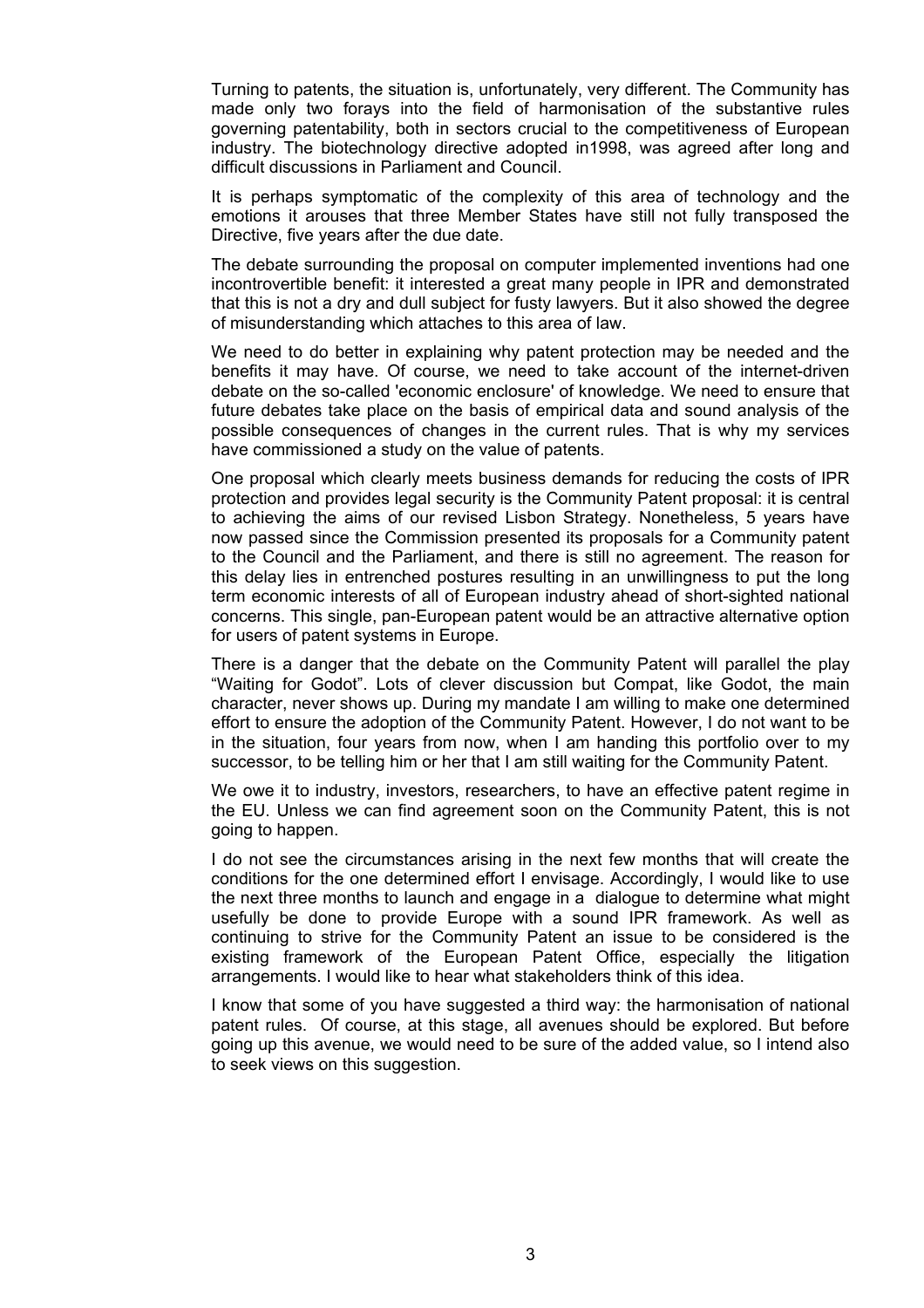This should help us form a clear picture on what our next steps should be.

In the area of copyright and related rights area, we have already set out our stall.

On 18 October this year, the Commission adopted a Recommendation on Management of Online Music Rights. The online music market was worth 330 million euro in 2004 and estimates expect it to double in 2005. But the EU online music turnover is still only  $1/8<sup>th</sup>$  of US turnover, so the need for getting our Internet licensing process into shape is obvious. The recommendation is already a concrete result of the new better regulation policy-making in the EU.

This proposal is based on factual evidence and large-scale stakeholder consultation. Therefore, the recommendation was preceded by an empirical study to see what was necessary to streamline the labyrinth created by territory-by-territory online licensing in Europe. The study revealed that what was necessary was the creation of an EU license that is valid throughout the Community.

And there is a second initiative in the pipeline, in the Commission's 2006 Work Programme, namely a Recommendation on copyright levies in the information society. On-line content is increasingly sold by using digital rights management devices (DRMs) that protect the work being sold and often ensure direct payment by the consumer. Consumers download music on to portable devices in a protected format and, while doing so, pay for it. The 2001 Copyright Directive states that fair compensation must take account of the use of DRM. In practical terms, this should mean that as the use of DRMs increases, the use of levies should decrease. This does, however, not appear to be the case. This effectively means that consumers who use legitimate on-line services to download music against payment, pay twice.

I am also concerned that levies are being increasingly deployed on multi-function devices such as personal computers, hard disks and even printers. We are now carrying out an impact study and collecting empirical evidence on what needs to be done to give both the new technologies and their producers a fair deal in Europe. In the course of 2006, we will come forward with proposals to determine when and how the availability of DRM should trigger the phase-out of equipment levies.

These are two initiatives which I believe reflect good IP policy. We are not proposing measures without collecting empirical evidence that these measures are necessary and that they will clearly help the growth of creative industries rather than hurt them.

## **Company Law**

Let me also say a few words on company law and corporate governance. We are now approaching the end of the first phase of implementation of the Action Plan on the modernisation of company law and corporate governance.

The short term priorities have been successfully implemented. Priorities and timing have been respected. We are putting the final touches to a couple of measures, such as the modification of the accounting directives and a draft directive on the cross-border exercise of shareholders' rights.

The main underlying principles in the Action Plan have been enhancing transparency and empowering shareholders. These principles will remain valid for the second phase.